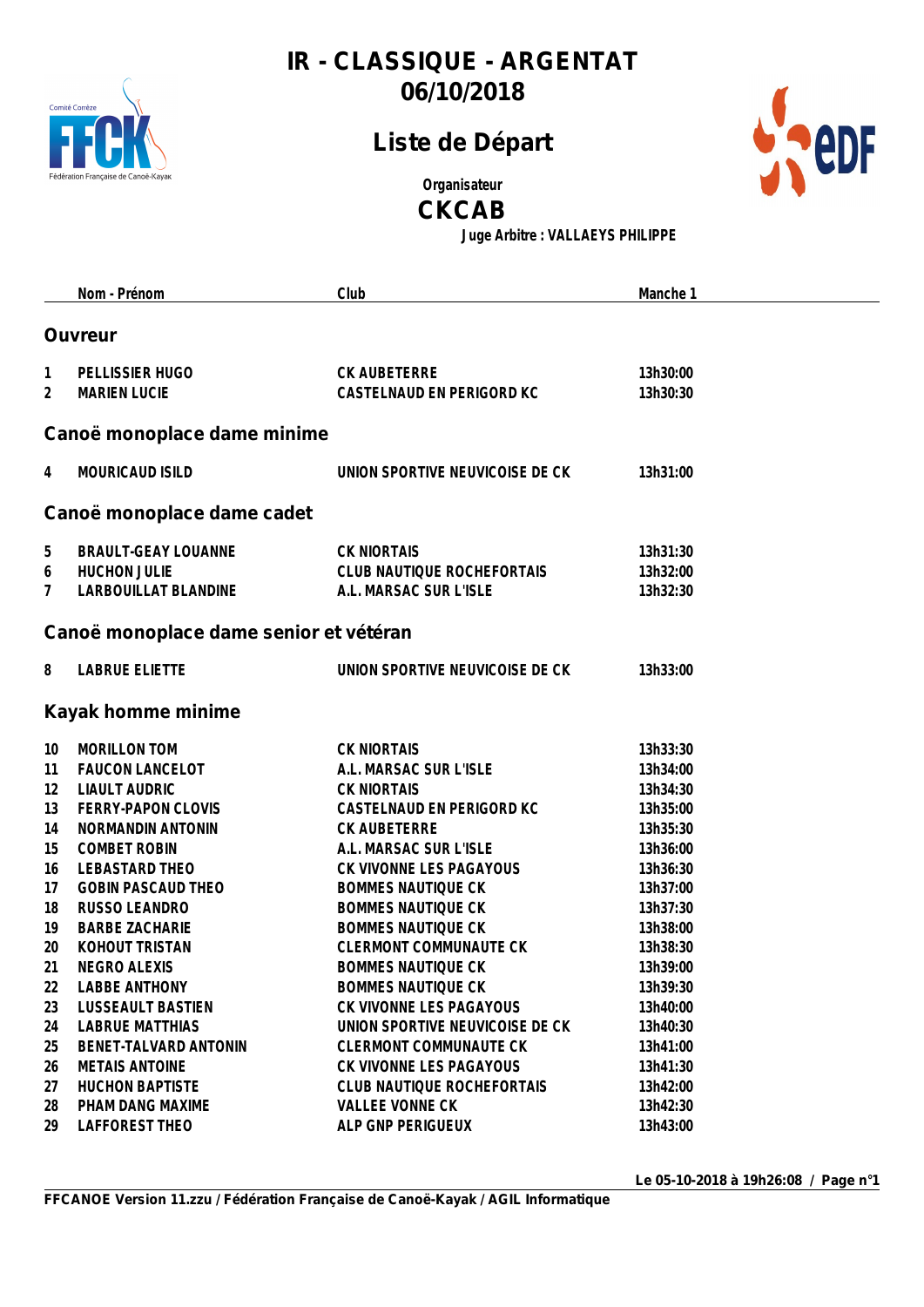

## **Liste de Départ**



**Organisateur**

#### **CKCAB**

**Juge Arbitre : VALLAEYS PHILIPPE**

|    | Nom - Prénom                | Club                               | Manche 1 |
|----|-----------------------------|------------------------------------|----------|
| 30 | BEAULANDE NOEL LEANDRE      | <b>BOMMES NAUTIQUE CK</b>          | 13h43:30 |
|    |                             |                                    |          |
|    | Kayak homme cadet           |                                    |          |
| 31 | <b>GROS QUENTIN</b>         | <b>CK NIORTAIS</b>                 | 13h44:00 |
| 32 | <b>VINCENT PIERRICK</b>     | A.L. MARSAC SUR L'ISLE             | 13h44:30 |
| 33 | NICOLLEAU FELIX             | <b>CK NIORTAIS</b>                 | 13h45:00 |
| 34 | <b>COMBETTE JEAN</b>        | CASTELNAUD EN PERIGORD KC          | 13h45:30 |
| 35 | <b>FOURNIER MARTIN</b>      | <b>BOMMES NAUTIQUE CK</b>          | 13h46:00 |
| 36 | <b>DORIGNY ERWAN</b>        | UNION SPORTIVE NEUVICOISE DE CK    | 13h46:30 |
| 37 | <b>GARCIA-BEGOUIN JULES</b> | <b>GALO PORT SAINTE FOY</b>        | 13h47:00 |
| 38 | <b>GUILLAUMIN LEO</b>       | AIXE CK                            | 13h47:30 |
| 39 | D'HAENE CHARLY              | <b>GALO PORT SAINTE FOY</b>        | 13h48:00 |
| 40 | <b>AUCHATRAIRE REMI</b>     | <b>CK NIORTAIS</b>                 | 13h48:30 |
| 41 | RIOTTE TOM                  | <b>BOMMES NAUTIQUE CK</b>          | 13h49:00 |
| 42 | <b>MOUTIER LOUIS</b>        | CASTELNAUD EN PERIGORD KC          | 13h49:30 |
| 43 | <b>VERHEYDE MAEL</b>        | COGNAC CK                          | 13h50:00 |
| 44 | <b>SIBLOT ADRIAN</b>        | A.L. MARSAC SUR L'ISLE             | 13h50:30 |
| 45 | <b>RAMON TOM</b>            | UNION SPORTIVE NEUVICOISE DE CK    | 13h51:00 |
| 46 | DOREAU TITOUAN              | CANOE-KAYAK SAUJON                 | 13h51:30 |
| 47 | KIEFFERT ANTOINE            | <b>BOMMES NAUTIQUE CK</b>          | 13h52:00 |
|    |                             |                                    |          |
|    | Kayak homme junior          |                                    |          |
| 48 | <b>BADIOU-RAFFY ALEXIS</b>  | CANOË KAYAK CLUB ARGENTAT BEAULIEU | 13h52:30 |
| 49 | <b>MASSE SIMON</b>          | CLUB NAUTIQUE ROCHEFORTAIS         | 13h53:00 |
| 50 | <b>MIGLINIEKS JULES</b>     | UNION SPORTIVE NEUVICOISE DE CK    | 13h53:30 |
| 52 | MOZAS CLEMENT               | CK CLUB LE TEICH                   | 13h54:00 |
| 53 | <b>BELO LUCAS</b>           | CANOE-KAYAK SAUJON                 | 13h54:30 |
| 54 | <b>TAUXE PAUL</b>           | ALP GNP PERIGUEUX                  | 13h55:00 |
| 55 | <b>MARIEN MARTIN</b>        | CASTELNAUD EN PERIGORD KC          | 13h55:30 |
| 56 | <b>LUZIGNANT DAMIEN</b>     | ALP GNP PERIGUEUX                  | 13h56:00 |
| 57 | <b>LATUS ADRIEN</b>         | CK VIVONNE LES PAGAYOUS            | 13h56:30 |
|    | 58 PETIT AUBIN              | CASTELNAUD EN PERIGORD KC          | 13h57:00 |
| 61 | <b>BARONE LUCA</b>          | CLUB DE CK DURANCE LUBERON         | 13h57:30 |
|    | Kayak homme vétéran 1 et 2  |                                    |          |
| 63 | <b>MAURY BENJAMIN</b>       | CASTELNAUD EN PERIGORD KC          | 13h58:00 |
| 64 | PIDOUX YANN                 | ALP GNP PERIGUEUX                  | 13h58:30 |
| 65 | <b>ALDON VINCENT</b>        | CANOË KAYAK CLUB ARGENTAT BEAULIEU | 13h59:00 |
| 66 | <b>MAURICE GREGORY</b>      | CASTELNAUD EN PERIGORD KC          | 13h59:30 |

**Le 05-10-2018 à 19h26:09 / Page n°2**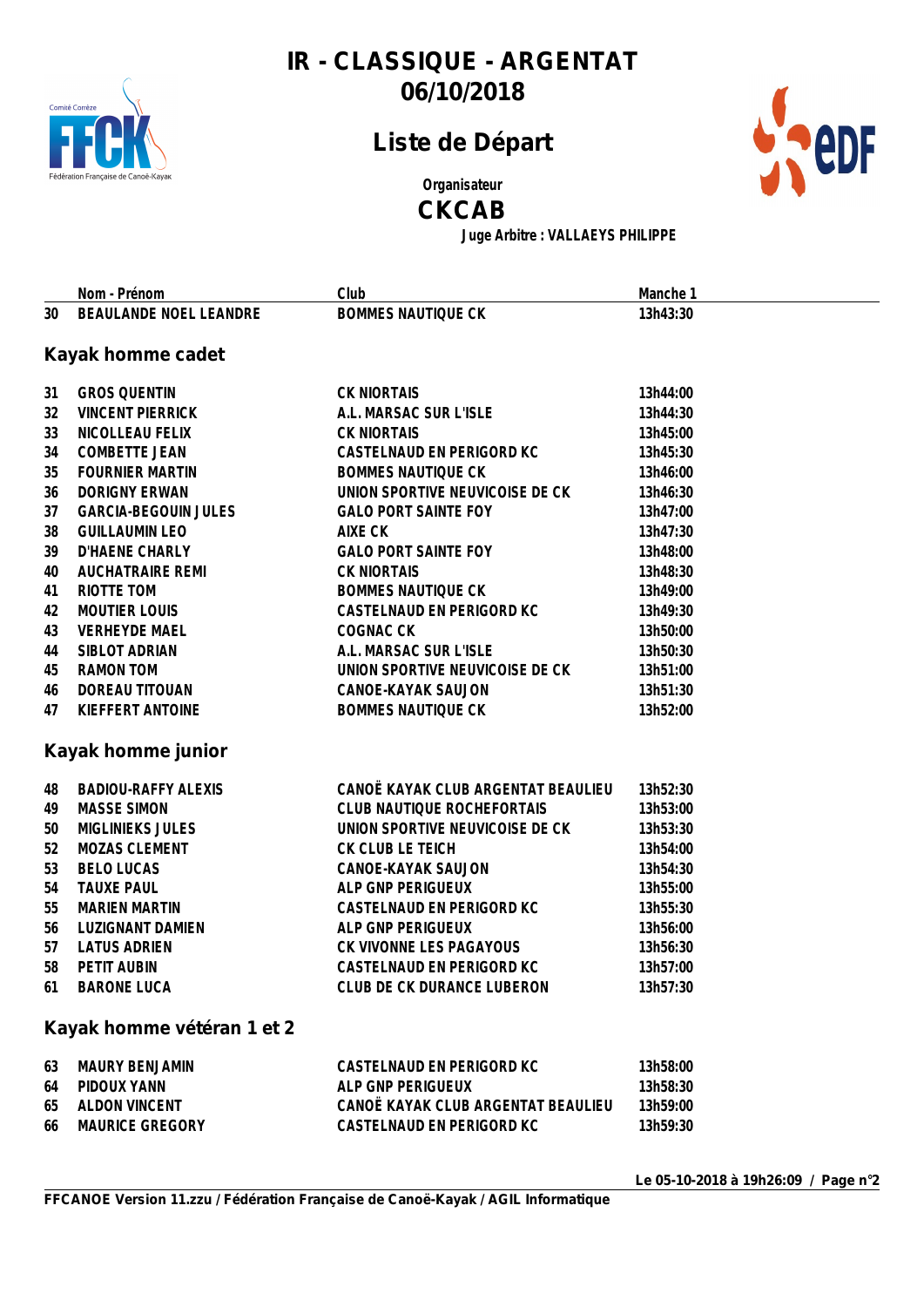

## **Liste de Départ**



**Organisateur**

#### **CKCAB**

**Juge Arbitre : VALLAEYS PHILIPPE**

|    | Nom - Prénom     | Clubl                    | Manche 1 |
|----|------------------|--------------------------|----------|
| 67 | CHANEL JULIEN    | CLERMONT COMMUNAUTE CK   | 14h00:00 |
| 68 | URVOIS LAURENT   | CK VIVONNE LES PAGAYOUS  | 14h00:30 |
| 69 | MOURASSE OLIVIER | A.L. MARSAC SUR L'ISLE   | 14h01:00 |
| 70 | LAFEUILLE JULIEN | HAUTE CORREZE KAYAK CLUB | 14h01:30 |
| 71 | I FMFNU CEDRIC   | ALP GNP PERIGUEUX        | 14h02:00 |
|    |                  |                          |          |

#### **Kayak homme senior**

| 74 | <b>VIALA PIERRE</b>     | <b>CK NIORTAIS</b>                 | 14h02:30 |
|----|-------------------------|------------------------------------|----------|
| 75 | <b>PAAUW THIJS</b>      | CANOË KAYAK CLUB ARGENTAT BEAULIEU | 14h03:00 |
| 76 | VAZ DA COSTA NICOLAS    | HAUTE CORREZE KAYAK CLUB           | 14h03:30 |
| 77 | DIEUSAERT THOMAS        | <b>CK AUBETERRE</b>                | 14h04:00 |
| 78 | <b>VILLEFER ANTOINE</b> | CASTELNAUD EN PERIGORD KC          | 14h04:30 |
| 79 | DAZEUR OUENTIN          | STRASBOURG EAUX VIVES              | 14h05:00 |
| 82 | <b>BONHOMME CLEMENT</b> | UNION SPORTIVE NEUVICOISE DE CK    | 14h05:30 |
| 83 | COMBY PIERRE-ANTOINE    | A.L. MARSAC SUR L'ISLE             | 14h06:00 |
| 84 | PIERRE EUGENE BASILE    | MOUSSAC CK                         | 14h06:30 |
| 85 | <b>NAILLON BASILE</b>   | CASTELNAUD EN PERIGORD KC          | 14h07:00 |
| 86 | <b>HOSTENS QUENTIN</b>  | ALP GNP PERIGUEUX                  | 14h07:30 |
| 87 | ROBILLARD LOIC          | UNION SPORTIVE NEUVICOISE DE CK    | 14h08:00 |
| 88 | DE MIRANDA LIONEL       | HAUTE CORREZE KAYAK CLUB           | 14h08:30 |
| 89 | <b>COMBE CORENTIN</b>   | HAUTE CORREZE KAYAK CLUB           | 14h09:00 |
| 90 | LESCORCE RAPHAEL        | <b>BOMMES NAUTIQUE CK</b>          | 14h09:30 |
| 91 | <b>BOUVET FELIX</b>     | A.L. MARSAC SUR L'ISLE             | 14h10:00 |

#### **Kayak homme vétéran 3 et plus**

| 92 | <b>MONCHAUZOU ERIC</b>    | CANOË KAYAK CLUB ARGENTAT BEAULIEU | 14h10:30 |
|----|---------------------------|------------------------------------|----------|
| 93 | <b>FERRER GILLES</b>      | CLERMONT COMMUNAUTE CK             | 14h11:00 |
| 94 | VERLHIAC JEAN FRANCOIS    | <b>BAC CK SEVRES ISSY</b>          | 14h11:30 |
| 95 | KIEFFERT J NOEL           | BOMMES NAUTIQUE CK                 | 14h12:00 |
| 96 | SIMON ALAIN               | <b>VALLEE VONNE CK</b>             | 14h12:30 |
| 98 | BECHET STEPHANE           | LOISIRS EAUX VIVES BEAUGENCY       | 14h13:00 |
| 99 | <b>GAUTIER JEAN MARC</b>  | CANOË KAYAK CLUB ARGENTAT BEAULIEU | 14h13:30 |
|    | 100 CHARBONNIER CHRISTIAN | BAC CK SEVRES ISSY                 | 14h14:00 |
|    | 101 BOUCHER FRANCOIS      | CANOË KAYAK CLUB ARGENTAT BEAULIEU | 14h14:30 |
|    | 102 PIRIN HERVE           | <b>BELLERIVE KAYAK</b>             | 14h15:00 |
|    | 103 SAGOT GERARD          | <b>CK NIORTAIS</b>                 | 14h15:30 |
|    | 104 APPERCE NICOLAS       | <b>CK NIORTAIS</b>                 | 14h16:00 |
|    | 105 BOOB CHRISTIAN        | TARDOIRE CK                        | 14h16:30 |
|    | 106 BAUDIMONT DANIEL      | CLERMONT COMMUNAUTE CK             | 14h17:00 |
|    | 107 GALIOTO VINCENT       | <b>CK NIORTAIS</b>                 | 14h17:30 |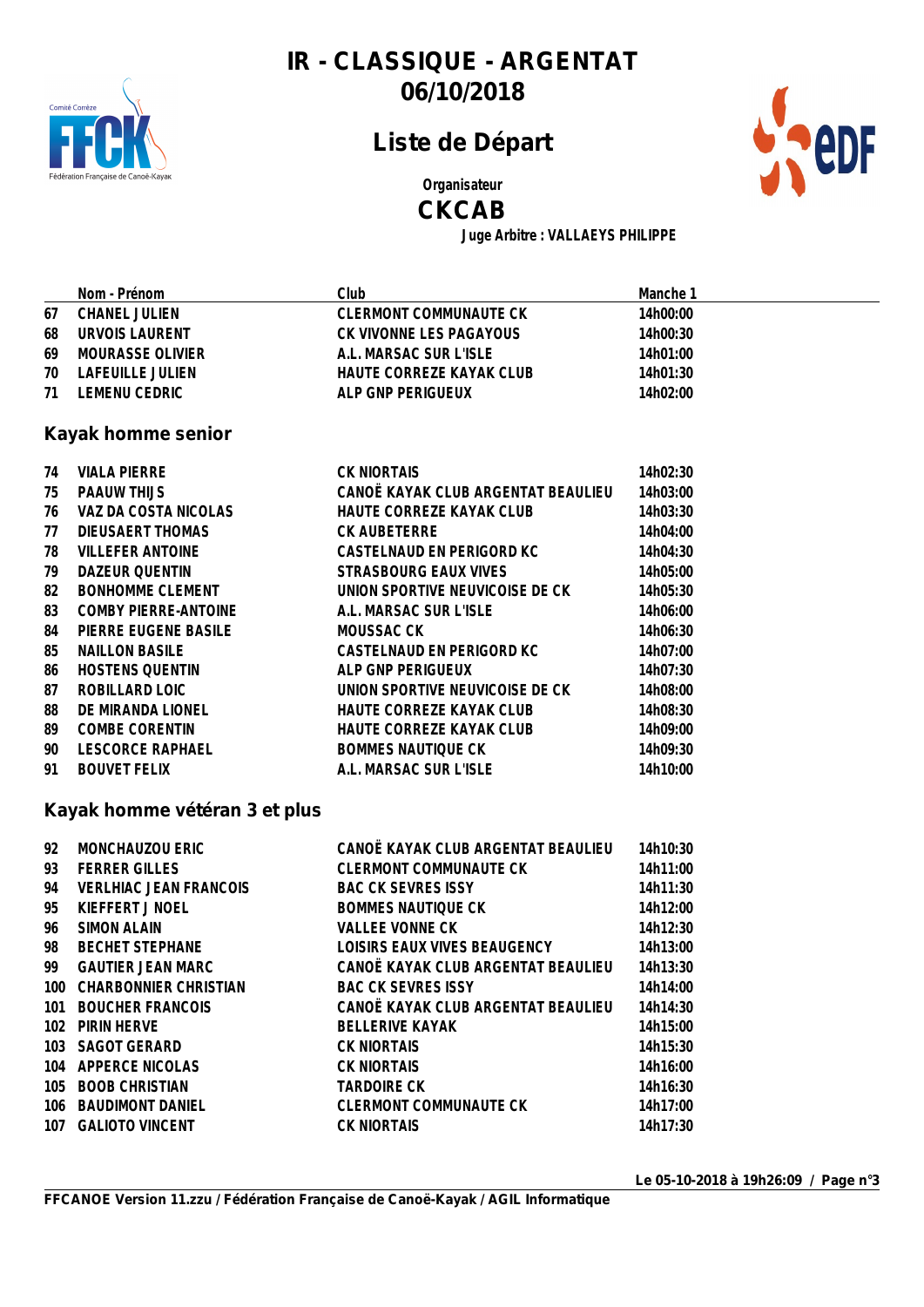

# **Liste de Départ**



**Organisateur**

#### **CKCAB**

**Juge Arbitre : VALLAEYS PHILIPPE**

| Nom - Prénom               | Club                               | Manche 1 |
|----------------------------|------------------------------------|----------|
| 108 MOREAU JEAN PIERRE     | <b>CK NIORTAIS</b>                 | 14h18:00 |
| 109 PRADALIER FABRICE      | <b>BOMMES NAUTIQUE CK</b>          | 14h18:30 |
| 110 PETITJEANNIN LOUIS-GUY | COGNAC CK                          | 14h19:00 |
| Kayak dame minime          |                                    |          |
| 111 GENEIX ALIENOR         | CASTELNAUD EN PERIGORD KC          | 14h19:30 |
| 112 LOPES JADE             | <b>BOMMES NAUTIQUE CK</b>          | 14h20:00 |
| 113 INGENLUYFF BABETTE     | CK AUBETERRE                       | 14h20:30 |
| 114 BIENASSIS EMMA         | CK VIVONNE LES PAGAYOUS            | 14h21:00 |
| 115 PRADALIER NOA          | <b>BOMMES NAUTIQUE CK</b>          | 14h21:30 |
| 116 BABIN CERISE           | CANOE-KAYAK SAUJON                 | 14h22:00 |
| 117 GIREAUD MELODY         | CANOE-KAYAK SAUJON                 | 14h22:30 |
| Kayak dame cadet           |                                    |          |
| 118 DE SOUSA ELISE         | CANOË KAYAK CLUB ARGENTAT BEAULIEU | 14h35:00 |
| 119 NOIROT CLARENCE        | <b>BOMMES NAUTIQUE CK</b>          | 14h35:30 |
| 120 BRAULT-GEAY LOUANNE    | <b>CK NIORTAIS</b>                 | 14h36:00 |
| 121 HUCHON JULIE           | CLUB NAUTIQUE ROCHEFORTAIS         | 14h36:30 |
| 122 COMBE ISAURE           | A.D.P.A. CK EAUX VIVES             | 14h37:00 |
| 123 DOREAU ELISE           | CANOE-KAYAK SAUJON                 | 14h37:30 |
| 124 AMBLARD JULINE         | UNION SPORTIVE NEUVICOISE DE CK    | 14h38:00 |
| 125 LARBOUILLAT BLANDINE   | A.L. MARSAC SUR L'ISLE             | 14h38:30 |
| 126 GREHAN CECILE          | C.K. PLEIN AIR DE CHAUNY           | 14h39:00 |
| 127 LACOSTE EMMA           | CASTELNAUD EN PERIGORD KC          | 14h39:30 |
| Kayak dame junior          |                                    |          |
| 128 BEJAUD AGATHE          | CHAUVIGNY VALDIVIENNE CK           | 14h40:00 |
| 129 BERTHUMEYRIE ANNABELLE | CANOË KAYAK CLUB ARGENTAT BEAULIEU | 14h40:30 |
| Kayak dame senior          |                                    |          |
| 130 CHENEAU MAGALIE        | ALP GNP PERIGUEUX                  | 14h41:00 |
| 131 GAUBERT CLARA          | CK CLUB LE TEICH                   | 14h41:30 |
| 132 FAUROUX JULIE          | CLUB CK L'ISLOIS                   | 14h42:00 |
| 133 VALDENAIRE MATHILDE    | AS GERARDMER CK                    | 14h42:30 |
|                            |                                    |          |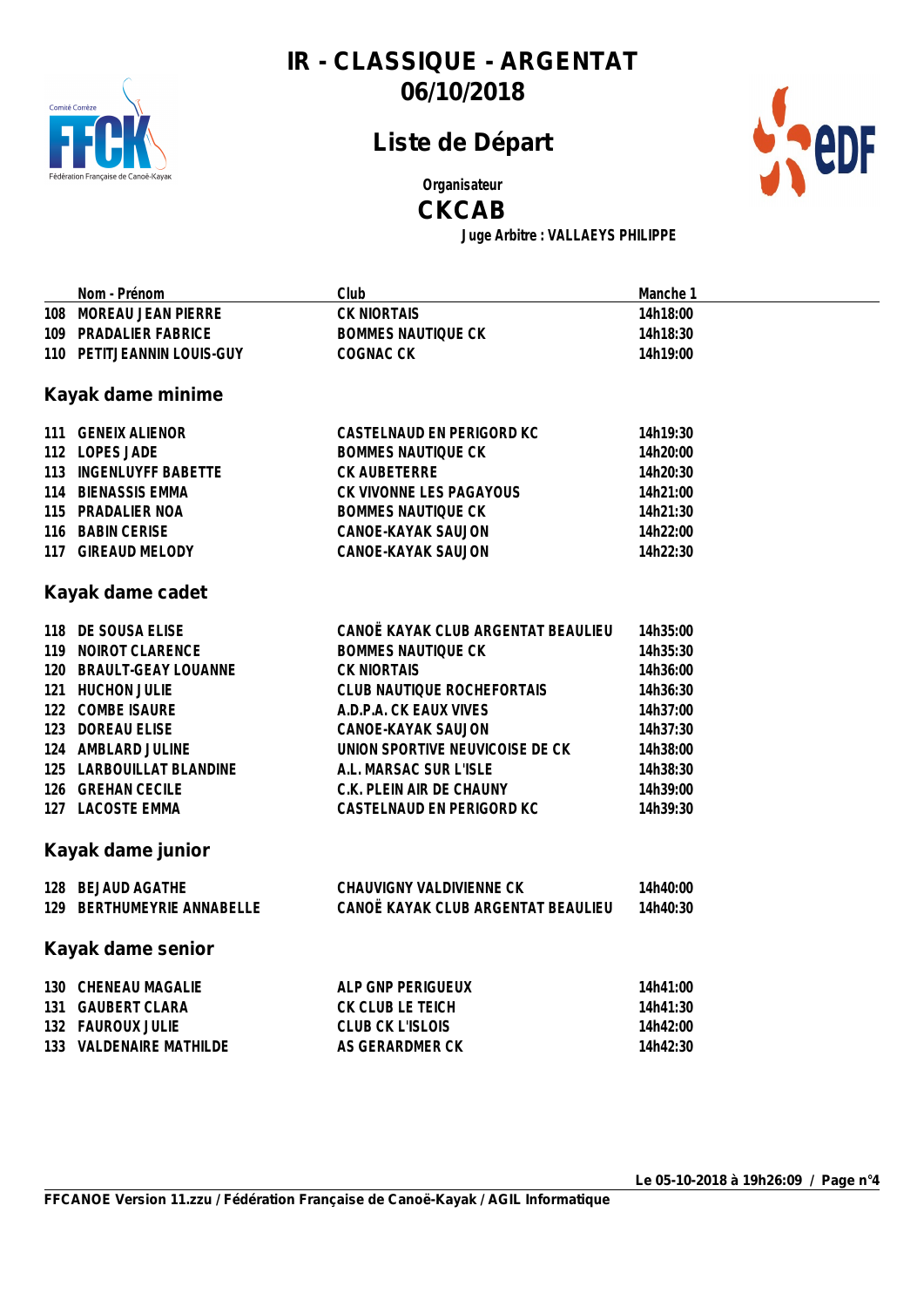

## **Liste de Départ**



**Organisateur**

**CKCAB**

**Juge Arbitre : VALLAEYS PHILIPPE**

|     | Nom - Prénom                                                                                                                                                                                                                                    | Club                                                                                                                                                                                                  | Manche 1                                                                                                 |  |  |  |
|-----|-------------------------------------------------------------------------------------------------------------------------------------------------------------------------------------------------------------------------------------------------|-------------------------------------------------------------------------------------------------------------------------------------------------------------------------------------------------------|----------------------------------------------------------------------------------------------------------|--|--|--|
|     | Kayak dame vétéran                                                                                                                                                                                                                              |                                                                                                                                                                                                       |                                                                                                          |  |  |  |
|     | 134 KIMBERLEY NATALIA<br>135 PLANTE SANDRINE<br>136 MERLE FREDERIQUE                                                                                                                                                                            | A.L. MARSAC SUR L'ISLE<br>CANOË KAYAK CLUB ARGENTAT BEAULIEU<br>CANOE-KAYAK SAUJON                                                                                                                    | 14h43:00<br>14h43:30<br>14h44:00                                                                         |  |  |  |
|     | Canoë monoplace homme minime                                                                                                                                                                                                                    |                                                                                                                                                                                                       |                                                                                                          |  |  |  |
|     | 138 ROUSSEAU LENY<br>139 PHAM DANG MAXIME                                                                                                                                                                                                       | <b>CK NIORTAIS</b><br><b>VALLEE VONNE CK</b>                                                                                                                                                          | 14h44:30<br>14h45:00                                                                                     |  |  |  |
|     | Canoë monoplace homme cadet                                                                                                                                                                                                                     |                                                                                                                                                                                                       |                                                                                                          |  |  |  |
|     | 140 HAMEL LOUIS<br>142 CASTANET THEO<br>143 ZANNI MATTEO                                                                                                                                                                                        | <b>CK NIORTAIS</b><br>A.L. MARSAC SUR L'ISLE<br>ALP GNP PERIGUEUX                                                                                                                                     | 14h45:30<br>14h46:00<br>14h46:30                                                                         |  |  |  |
|     | Canoë monoplace homme junior                                                                                                                                                                                                                    |                                                                                                                                                                                                       |                                                                                                          |  |  |  |
|     | 144 LUZIGNANT DAMIEN<br>145 KHEMRI THEO<br>146 RENOULT MELVYN<br>147 DELORME MATHIS                                                                                                                                                             | ALP GNP PERIGUEUX<br><b>BOMMES NAUTIQUE CK</b><br><b>GALO PORT SAINTE FOY</b><br>ALP GNP PERIGUEUX                                                                                                    | 14h47:00<br>14h47:30<br>14h48:00<br>14h48:30                                                             |  |  |  |
|     | Canoë monoplace homme senior                                                                                                                                                                                                                    |                                                                                                                                                                                                       |                                                                                                          |  |  |  |
| 203 | 148 LE PROVOST NICOLAS<br>149 MOREAU JULIEN<br>150 DELORME THEO<br>201 ROTH JEAN BAPTISTE<br>202 LE LOCH THEAU<br><b>CADET GUILLAUME</b><br>204 SAUTEUR NICOLAS<br>205 DAZEUR QUENTIN<br>206 VIENS THEO<br>Canoë monoplace homme vétéran 1 et 2 | CASTELNAUD EN PERIGORD KC<br>CK AUBETERRE<br>ALP GNP PERIGUEUX<br>C.K. APACH COLMAR<br>CK DU VAL D'ALBRET<br>ALP GNP PERIGUEUX<br>A.I. MARSAC SUR L'ISLE<br>STRASBOURG EAUX VIVES<br>CLUB CK L'ISLOIS | 14h49:00<br>14h49:30<br>14h50:00<br>14h50:30<br>14h51:00<br>14h51:30<br>14h52:00<br>14h52:30<br>14h53:00 |  |  |  |
|     | 207 MAURICE GREGORY<br>208 MARY FREDERIC<br>209 LEBLOND CYRIL                                                                                                                                                                                   | CASTELNAUD EN PERIGORD KC<br>UNION SPORTIVE NEUVICOISE DE CK<br><b>GALO PORT SAINTE FOY</b>                                                                                                           | 14h53:30<br>14h54:00<br>14h54:30                                                                         |  |  |  |

**Le 05-10-2018 à 19h26:09 / Page n°5**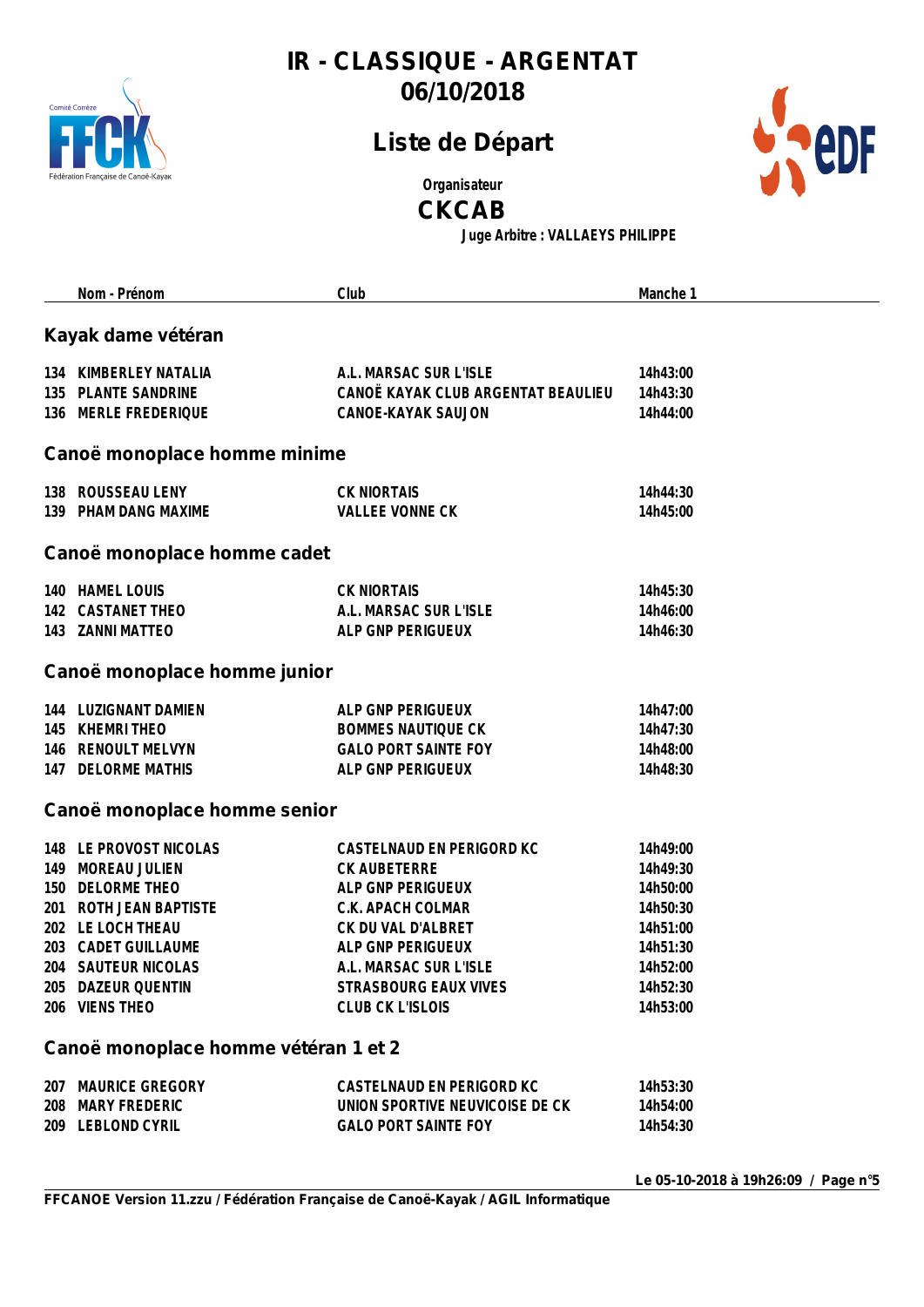

## **Liste de Départ**



**Organisateur**

**CKCAB**

**Juge Arbitre : VALLAEYS PHILIPPE**

| Nom - Prénom                                                              | Club                                            | Manche 1             |  |  |  |
|---------------------------------------------------------------------------|-------------------------------------------------|----------------------|--|--|--|
| 210 MARIE JEROME                                                          | <b>CK NIORTAIS</b>                              | 14h55:00             |  |  |  |
| Canoë monoplace homme vétéran 3 et plus                                   |                                                 |                      |  |  |  |
| 211 BOOB FREDERIC<br>212 VALETTE SEBASTIEN                                | <b>TARDOIRE CK</b><br>CASTELNAUD EN PERIGORD KC | 14h55:30<br>14h56:00 |  |  |  |
| Canoë biplace homme minime                                                |                                                 |                      |  |  |  |
| 213 LEBASTARD THEO<br><b>LUSSEAULT BASTIEN</b>                            | CK VIVONNE LES PAGAYOUS                         | 14h56:30             |  |  |  |
| Canoë biplace homme junior                                                |                                                 |                      |  |  |  |
| 214 GARCIA-BEGOUIN JULES<br><b>RENOULT MELVYN</b>                         | <b>GALO PORT SAINTE FOY</b>                     | 14h57:00             |  |  |  |
| 215 ZANNI MATTEO<br><b>TAUXE PAUL</b>                                     | ALP GNP PERIGUEUX                               | 14h57:30             |  |  |  |
| 216 PETIT AUBIN<br><b>MARIEN MARTIN</b>                                   | CASTELNAUD EN PERIGORD KC                       | 14h58:00             |  |  |  |
| 217 ROUSSIN MANOEL<br><b>ROUSSIN TANGUY</b>                               | UNION SPORTIVE NEUVICOISE DE CK                 | 14h58:30             |  |  |  |
| Canoë biplace homme senior                                                |                                                 |                      |  |  |  |
| 218 DELORME MATHIS                                                        | ALP GNP PERIGUEUX                               | 14h59:00             |  |  |  |
| DELORME THEO<br>219 VIENS THEO<br>SAUTEUR NICOLAS                         | CLUB CK L'ISLOIS/A.L. MARSAC SUR L'ISLE         | 14h59:30             |  |  |  |
| 220 LE LOCH THEAU<br>ROTH JEAN BAPTISTE                                   | CK DU VAL D'ALBRET/C.K. APACH COLMAR            | 15h00:00             |  |  |  |
| 221 HOSTENS QUENTIN<br><b>CADET GUILLAUME</b>                             | ALP GNP PERIGUEUX                               | 15h00:30             |  |  |  |
| Canoë biplace homme vétéran                                               |                                                 |                      |  |  |  |
| 222 VALETTE SEBASTIEN<br>PEIRO GERMINAL                                   | CASTELNAUD EN PERIGORD KC                       | 15h01:00             |  |  |  |
| 223 MULLER JÉRÔME                                                         | UNION SPORTIVE NEUVICOISE DE CK                 | 15h01:30             |  |  |  |
| <b>MARY FREDERIC</b><br>225 CHANEL JULIEN<br><b>CHARBONNIER CHRISTIAN</b> | CLERMONT COMMUNAUTE CK/BAC CK                   | 15h02:00             |  |  |  |

**Le 05-10-2018 à 19h26:10 / Page n°6**